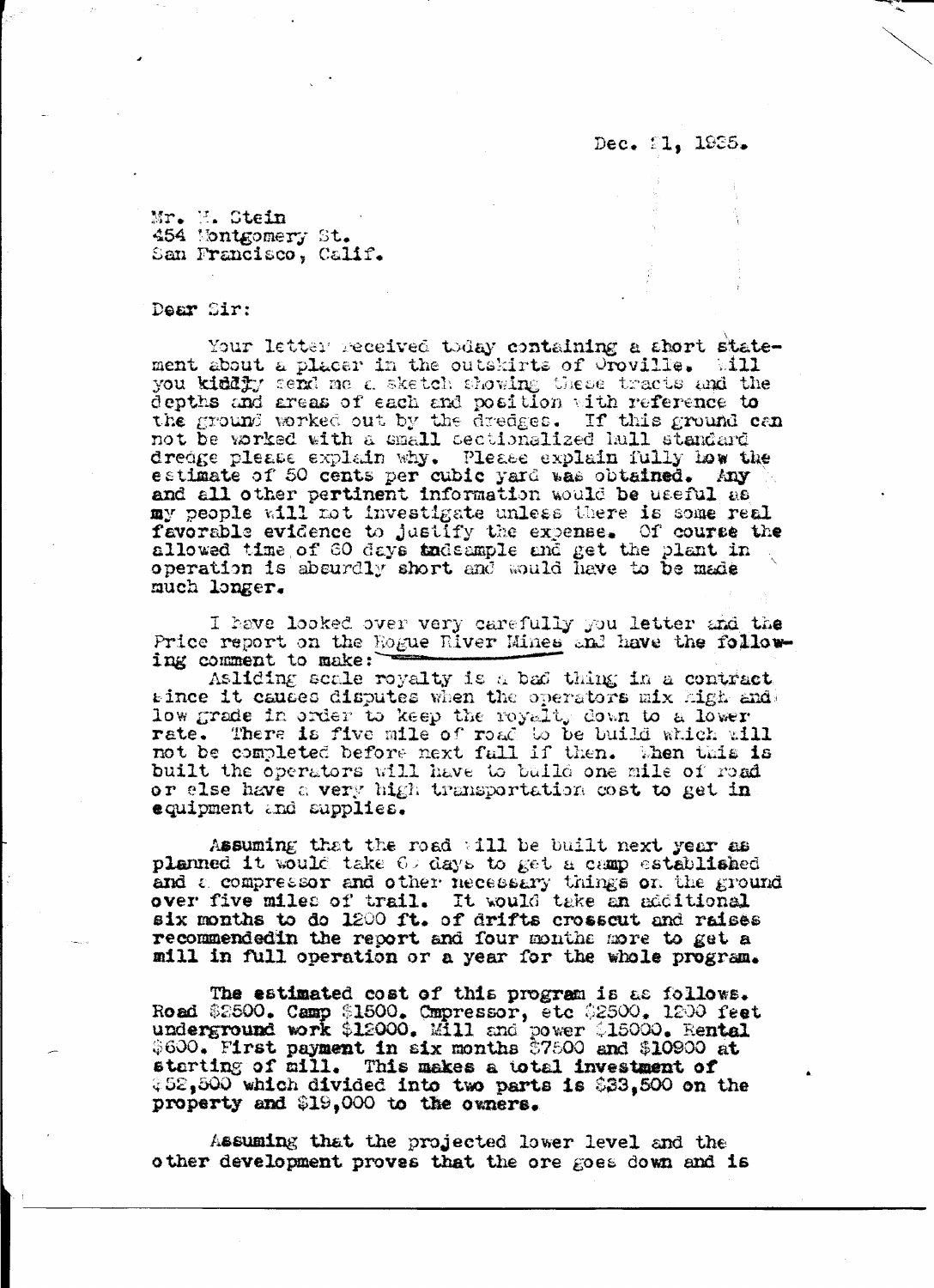PERSONAL A M. SWARTLEY

## THE LOWER ROQUE RIVER MINING DISTRICT

The Lower Rogue River Mining District is that area which lies between Grants Pass, Oregon and the Coast. The district has been the most inaccessible part of the state. The area is very mountainous, the higher elevation and ridges attaining an elevation of 3560 feet while the valleys are from 250 feet to 350 feet above sea level. The contpur is unusually rugged, the hillside frequently cliffs and rock slides with many of the high elevations being practically inaccessible. The means of transportation into the district has been by means of pack trains or by boats going up the Rogue River from Gold Beach which is located on the Coast. Some of the supplies for the hydraulic placer mining operations have been transported down the Roque River from Grants Pass, however this me ans of transportation has proven extremely hazardous and impracticable.

This lack of transportation has prevented the commercial and mining development of the area, with the exceptions of the placer mining operations along the river and side streams. These placer operations have proven very profitable. The lode deposits have remained undeveloped and much of the area not even prospected. The past two years the government has constructed many miles of roads in the district with surveys and routes contemplated that will take several years more of construction to domplete. This will make the area quite accessible to the railway at Grants Pass and Glendale, as well as the coast at Gold Beach. This new means of transportation provides an outlet for the products of mining as well as reasonable rates on the supplies. With very equable climate, as well as the abundance of timber and water power, the mining conditions are as favorable as in the Calfornia mining districts. The general geology of the area is the same as in the Northern California mining areas, with similar character of veins and ore deposits. There are numerous small operations being conducted on the richer pertions of the vein outcrops, the ores being treated by means of arrastras but no attempts have been made to develop the lower grade ore. There is at present much interest in prospecting and with the advance in the construction of the roads a number of the properties will be equipped for extensive mining operations.

## THE ROGUE RIVER MINES.

This property islocated on a branch of the Rogue River three miles from the post office of Marial, Oregon. The property is reached by road to Grants Pass or Glendale which are stations on the Southern Pacific Railroad. The end of the present constructed road is five miles from the property. The surveys gor next years construction come within one mile of the property. This will make transportation from the mine to the railway by road a distance of forty five miles. This road will afferd cheap transportation for supplies and mine products and with the favorable climatic conditions, operations can be conducted throughout the year.

There are three lode locations in the group. The property has been worked by the present owners during the past twenty five years. The annual work has been recorded. The title is clear and there are no conflicts with other claimants.

There are no improvements, with the exception of one arrastra, and one small cabin. The development consists of several surface cuts along the cutcrop of the vein, with one level driven approximately one hundred feet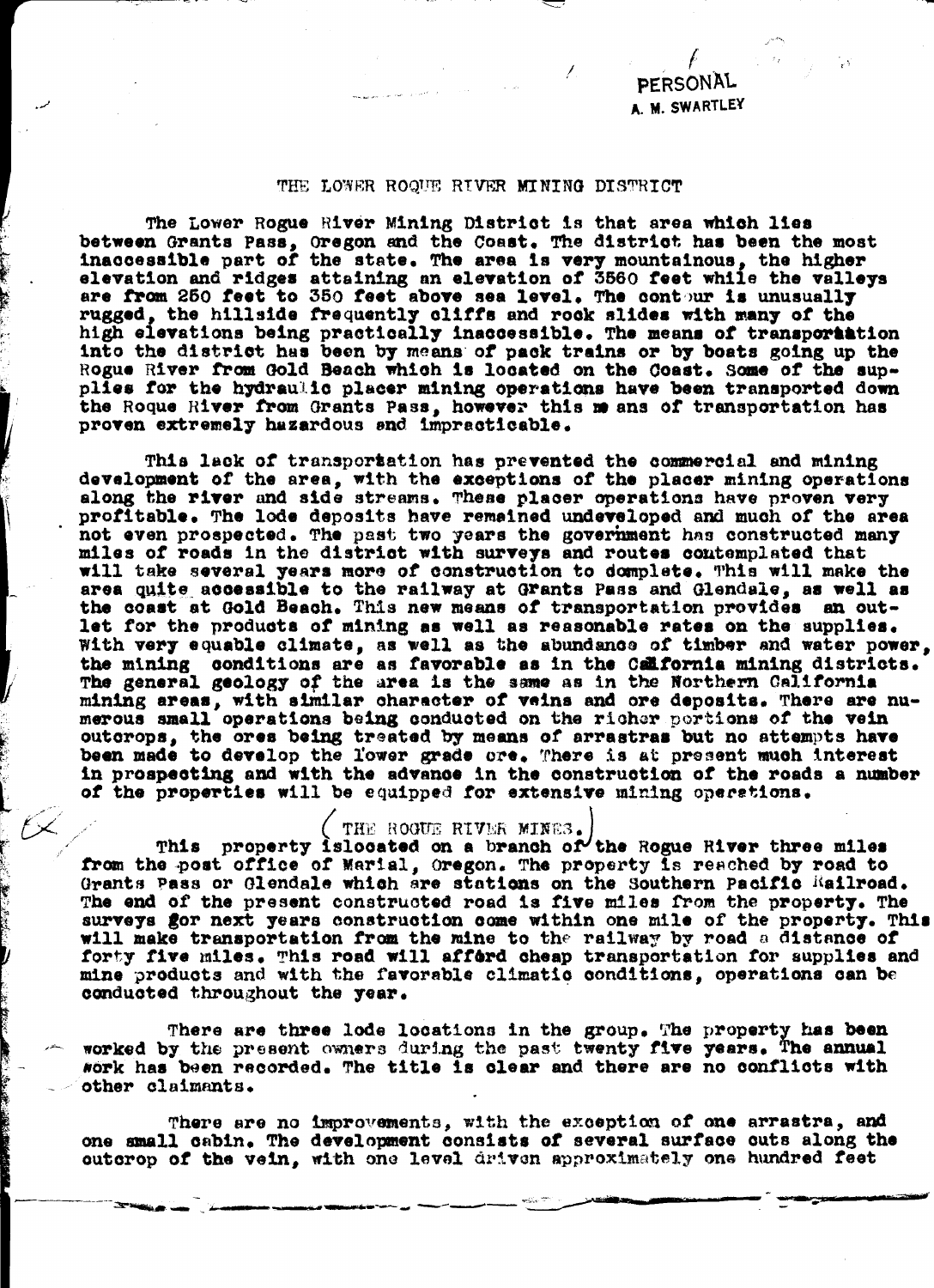along the strike of the vein and fifty feet below the outcrop.

The general rock formation consists of a series of schists, slates, and quartaites intruded with numerous porphyry dikes. The strike of the formation is approximately north and south, with a nearly vertical dip.

The vein is a quarts filled fissure outting the rock formations. The outcrop can be traced for approximately three hundred feet, where it becomes covered with rock slides. The strike is north twenty three degrees east with a dip nearly vertical. The width of the vein over two hundred feet of the exposed outcrop is thirty inches, the remainder of the distance<br>is approximately eighteen inches. The hanging wall is a hard silicified slate, while the footwall is the same but much fissured and breceiated.

The quarts is frequently banded structure with some oxidation but seldom indicating over one percent of sulphides. The value is gold, the higher percentage being free. The concentrates carry high gold values. Milling tests made on this ore gave a very satisfactory recovery by amalgamation and concentration. It is probable that flotation will also give very satisfactory results.

The character of the ore and wall rock permits cheap mining of clean ore Where the vein is small, the footwall can be mined by stripping the ore, which can then be taken out afterward. The waste material could be left in the stope as filling.

The outcrop, open cuts and level drift indicate there are two separate oreshoots. The one exposed on the south drift is approximately fifty feet in length with the ore showing in the heading. The ore is of excellent grade. Between this level and the outcrop the samples indicate there should be not less than 300 tons of ore that will average more than fifty dollars per ton. The vein and ore continues in the bottom of the drift as well as the heading. The outcrop above this heading is cobered by slide. From this oreshoot northward along the drift as well as the heading the samples indicate rather low grade ore. However, along the outcrop of the vein, northward from a point directly above this heading, there are several open cuts which show the vein to be of good width and very satisfactory grade. From the first open cut the sample over 18 inches in width have more than one hundred dollars per ton. This extends for approximately twenty feet where it becomes  $\omega$  vered with slide rock. Beyond thisslide rock x the cats expose the vein averaging 30 inches in width and giving very good grade milling values.

West Fork Creek crosses the property, affording satisfactory mill site and an abundance of water for all purposes. There is a water power site on the property and several in the vicinity. From the present level to the mill site is a distance of fifteen hundred feet. A surface or two bucket aerial tram would prove satisfactory for transporting the ore from the mine to mill.

The general operating conditions are favorable. The low altitude is assurance of a very equable climate. A few inches of snow is quite unusual and freezing weather is uncommon. The serious transportation problem is being eliminated and within a short time fuel oil, gas and other plies will be on the same basis as in other southern Oregon districts. T is an abundance of timber for all purposes, with an ample supply of wat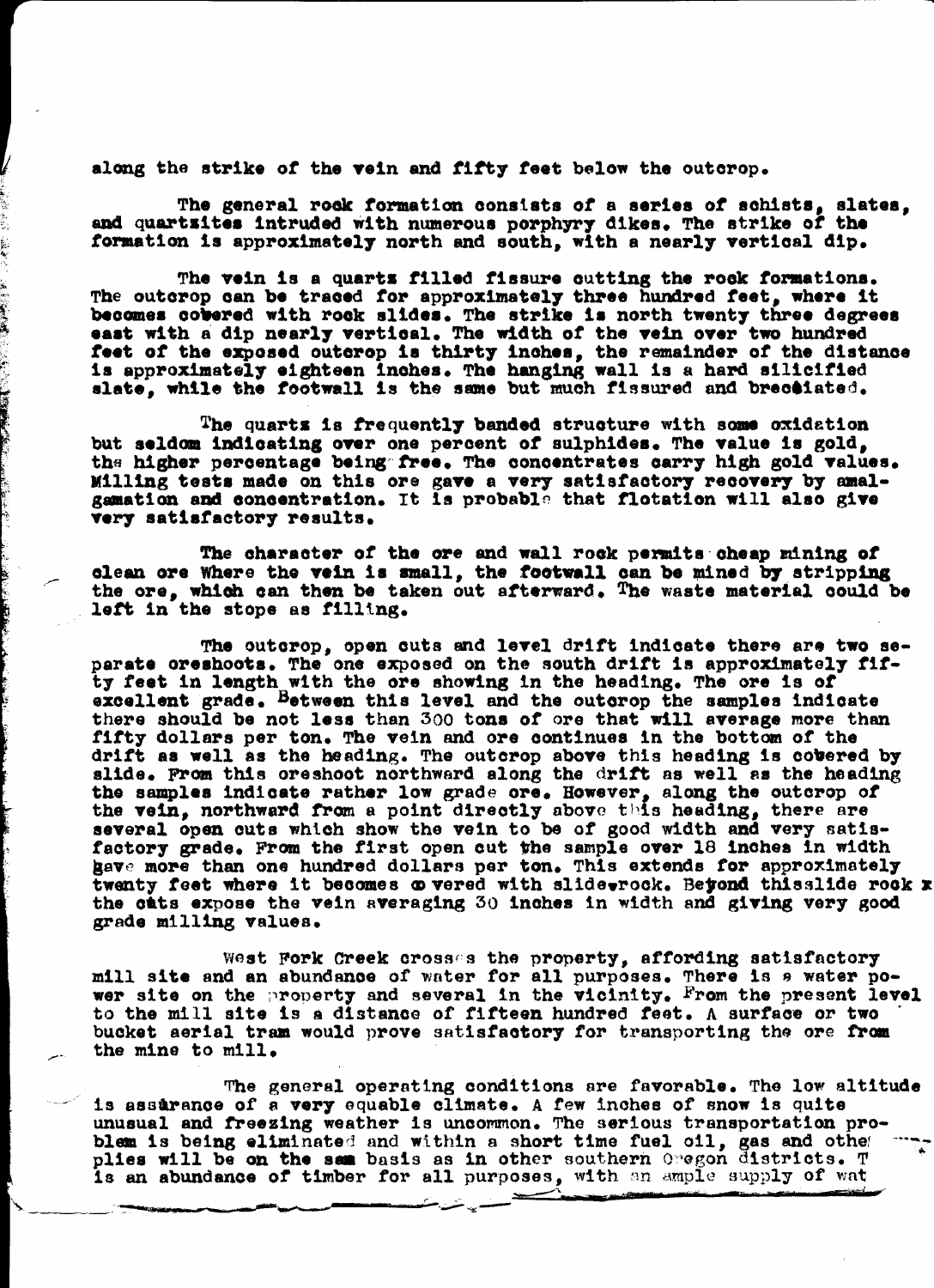at all times of the year. There is no electric power available, however there are several very favorable water power sites and for smaller plants, the cost of Diesel Oil or Butane can be purchased at the terminus of the road as in other southern Oregon points.

The general geological conditions are favorable. The development work is quite limited, consisting of one hundred feet of drifting on the vein on the fifty foot level. The southern ore shoot is but partly developed and the north heading has not been advanced to the north oreshoot. The character of the vein and oreshoot on this level indicate permanency. The property will not develop into a large operation but should be productive of a considerable tonnage of very profitable ore.

The tests that have been mad on the ore give ample assurance that a xx very satisfactory recovery of the gold values can be secured by simple milling methods. The total cost of mining and milling of the ore should not exceed five dollars per ton.

The method of development should be the sinking of a shaft near the south end of the present level. This will determine the permamency and value of the oreshoot exposed on this level, to the depth of the shaft. This shaft<br>should not exceed seven tyfive feet in depth. A new level can then be drivan, NIXK which will require two hundred feet of crossout to give one hundred feet below the present level. This new level will give one hundred feet below the present level. This new level will give one hundred fifty feet on this new level, the installation of a milling plant with minimum capacity of thirty tons per day wouldbe fully warranted.

This prject has real merit. The capital to complete the development is quite modest and there is every assurance of very profitable returns for several years of operation.

> John M. Price.  $(s<sub>i</sub>,<sub>g</sub>)$

Jacksonville, Oregon. November 15th, 1935.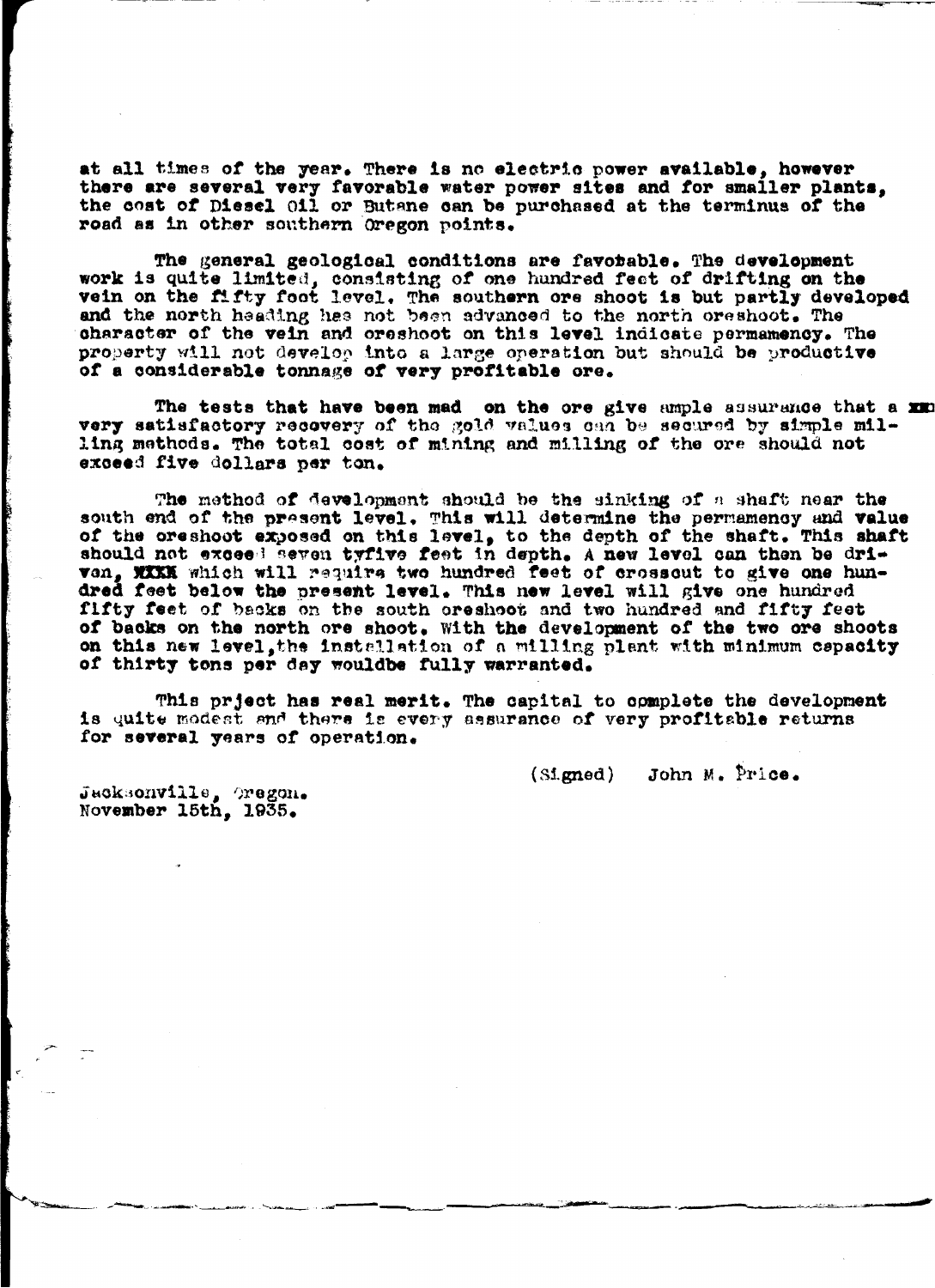JOHN C. STANTON, SECRETARY-TREASURER

## PACIFIC STATES MINES, Inc.

MINE AND MILL OFFICE. **JACKSONVILLE, OREGON** 

H. G. MITCHELL, SUPERINTENDENT P. H. MILLER, MINE FOREMAN

Jan  $I \cup th$  36

Mr A.M.Swartley

Corvallis, Oregon.

Dear Sir;

Your recent letter to Mr H.Stein of San Francisco has come to my attention.

Your observations and conclusions, as outlined in this communication are well taken. Howeverthere appears to be a misconception of certain phases of the project, which I will endeavor to clear up.

The property has not the makings of a big mine-the vein is not large, however it is of very good grade ore and can be made very profitable, if handled in a small way. It is an ideal property for a couple of individuals to finance, as the investment will be small.

The outcrop of the vein can be easily traced for approximately three hundred feet, where it becomes covered with slide rock. There is no eveidence it should terminate at this length. in fact, there is float ore in the slide rock for some distance either way. Within this three hundred feet of outcrop there are two shoots of ore the north chute and the south shoot. The north shoot is about 200 feet in length, averaging 30 inches in width. The southern part of this shoot, has an open cut exposing high grade ore for about 20 ft. This ore averages 18 inches wide and well over one hundred dollars in value. The remainder of the shoot is a hard quartz and outcrops on the surface. This is very good grade mill ore, and with development no doubt, have bunches of the higher grade ore. This shoot has not been intersected by the 50 foot level, accordingly nothing much can be stated with regards it continuation to depth. However there is every indication it should persist, as the other veins in the district.

The shouth shoot has been developed on the 50 ft level. The drift on this level is driven on the ore for fifty feet and the heading continues in the ore. The ore is very good grade--a red oxidized heritate, unite soft with small stringers of quartz through it. There is every indication that it will continue to depth as well as laterally. This averge width is approximately 18 inches and the numerous assays which we have taken average much better than 50 per ton.At this time 300 tons of this ore can be easily broken and milled without further development work. There are places where the foot wall carries fair values, however regarless of this, the ore can be very cheaply stoped, as the ore can be shot first, and placed into the chutes, then the